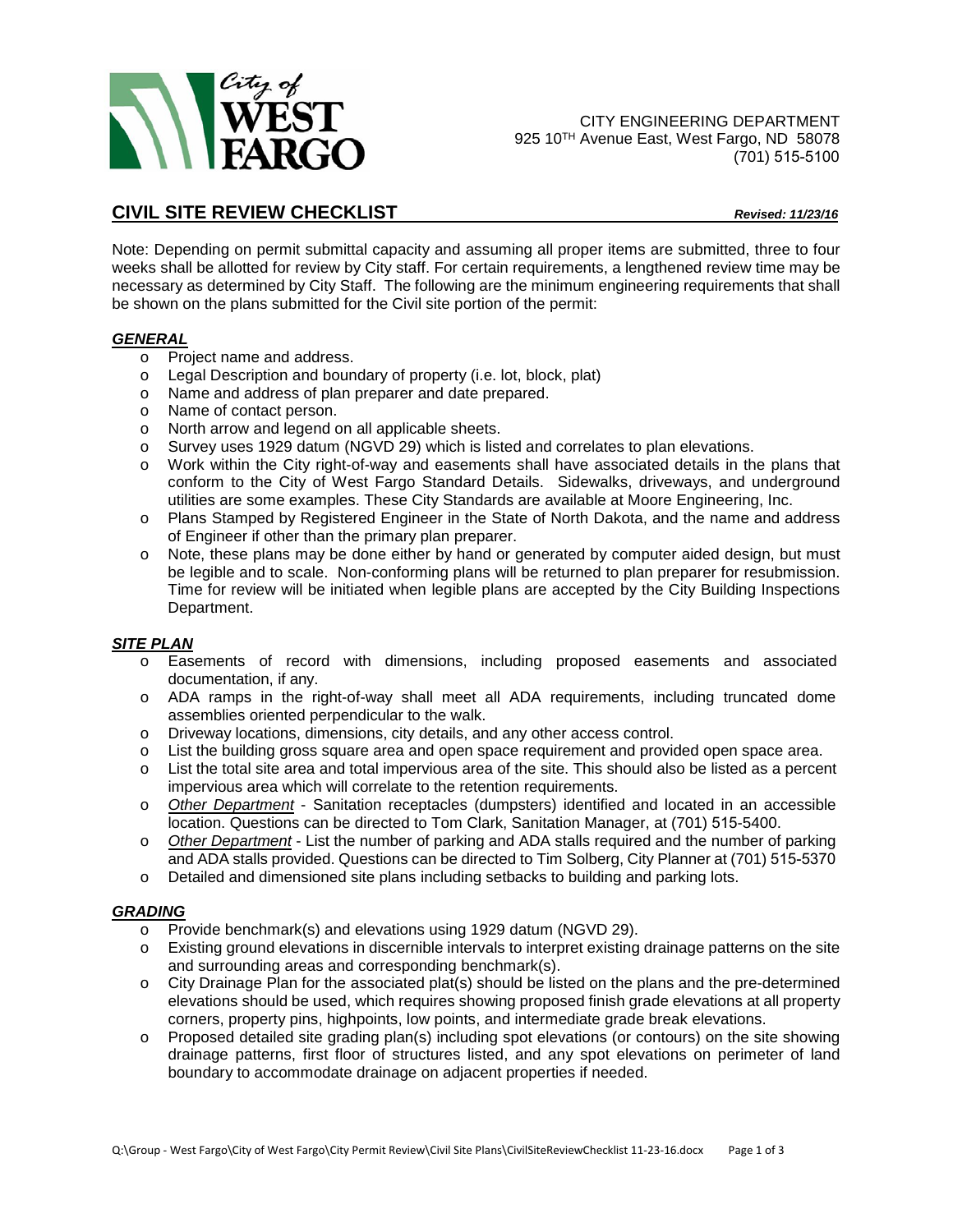

## *SANITARY SEWER*

- o Sanitary sewer service locations, sizes (minimum 6" within City right-of-way or easements), cleanout locations, manhole locations, connection locations and method of connection, and any abandonment and method of abandonment.
- o Sanitary service lines will require cleanouts at least every 100' or manholes every 400'.
- $\circ$  For single service mainline connections, it is preferred to connect to the mainline with a wye rather that at a manhole. Situations may vary which requires City Engineer approval.

#### *WATER SERVICES*

- o Water service locations and sizes (1" minimum within City right-of-way or easements), valve locations, curb stop locations, fire line locations, and any abandonment and method of abandonment.
- o Water service line shut off valves shall be placed within City easements or right-of-way and on the meter side of the street.
- o All water services to a building or structure shall be metered and shall come off of a City main line, but may not come off of a City trunk line (i.e. 16" watermain) nor off of a fire line.
- o One meter allowed per occupied and addressable building.
- $\circ$  Separate irrigation meters are not allowed unless they have a separate physical address.

## *STORM SEWER*

- o No concentrated streams of storm water shall be allowed into the City's right-of-way except through underground storm sewers.
- o Storm sewer locations including: pipe lengths and sizes (12" minimum), location of catch basins, location of manholes, and methods of tie-ins into existing storm sewer system whether private or within public easements and right-of-ways.
- o If vehicular traffic (i.e. roadways, driveways, etc.) will be above storm sewer pipe within the City's right-of-way or easements, this storm pipe shall be reinforced concrete pipe (RCP). Similarly, for driveways where a culvert lies within the right-of-way, this culvert should be RCP as well.
- o City provided regional retention and its correlating percent impervious area; and required local (onsite) retention shall be listed and addressed.

## *REQUIRED PLAN INFORMATION*

- o All connections to City utilities shall meet City standards and shall be shown on the plans.
- o If performing sidewalk or curb and gutter removal in the City's right-of-way, add the following note: "Replacement of curb and gutter and/or sidewalk shall be done within five working days."
- o Any traffic control shall be shown or addressed within the City right-of-way. Traffic control will be required when work operations disrupt the normal traffic flow of pedestrians and/or vehicles such as lane closures or sidewalk closures and shall follow MUTCD standards.
- o Notes on the site plans stating the following:
	- 1. All work within the City right-of-way or easements shall require an Excavation Permit from the City of West Fargo Public Works Department.
	- 2. Any work on existing City-owned utilities shall require notification to the City of West Fargo Public Work Department by the Contractor 24 hours prior to commencing work.
	- *3.* If the land boundary denoted on the plans encompasses more than 1 acre, a Notice of Intent to obtain a Storm Water Pollution Control Permit shall be acquired by the Contractor and Owner from the North Dakota State Health Department 7 days prior to construction. This notice of intent shall be provided with the building permit application.
	- *4.* The City's Storm Water Management Permit must be submitted with the SWPPP.